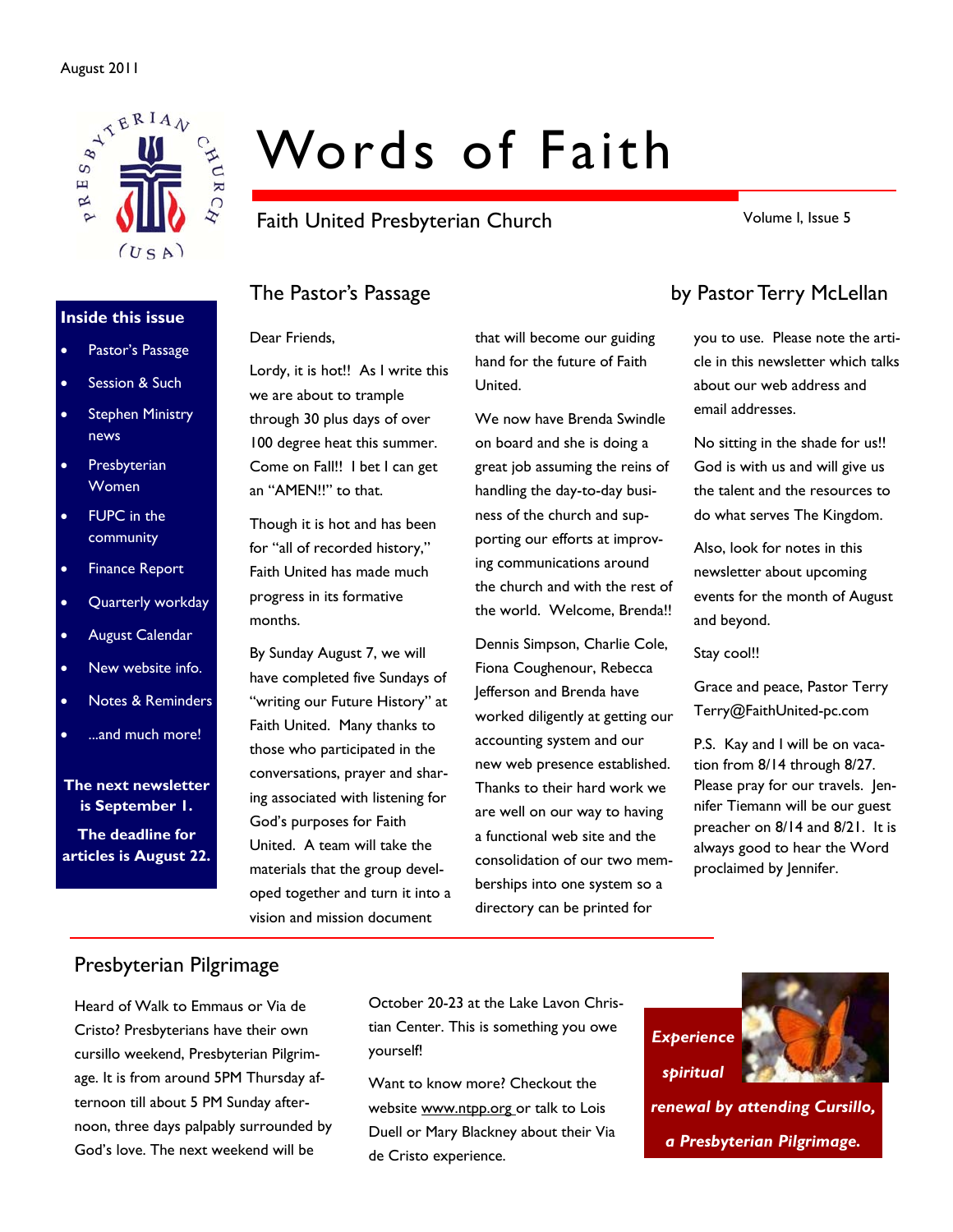#### Congratulations to Nancy Smith & Lisa Laclede! by Jane Ingebritson

Learning all they could about how to lead the Stephen Ministry program at Faith United Presbyterian, **Lisa Laclede and Nancy Smith** attended the Stephen Minister Leadership Conference July 10- July 16 in Dallas. They trained with over 300 men and women from many Christian denominations from all over the United States. There was even one attendee from Australia. At the conclusion of the conference, Lisa and Nancy were commissioned during worship on July 17 at Faith United. Lisa and Nancy shared some of their excitement about the program with the congregation.

**What will Lisa and Nancy do as Stephen Minister Leaders?** They will work with Stephen Leader Jane Ingebritson to train a new class of Stephen Ministers sometime this fall. They will help the congregation understand the purposes of Stephen Ministry. They will help train members in listening skills, confidentiality, spirituality, and much more. They will help members realize that one does not have to walk through a crisis alone: a Stephen Minister can provide one on one care, bringing hope and the knowledge that God is always with us, in both good and bad

times of our lives. Even happy times can create stress or crisis that causes a person to lose his/her equilibrium. That

person can ask for a Stephen Minister to meet with him/her to listen and to help sort out troubling issues. Stephen Ministers do not cure, they care. God does the curing. Stephen Ministers help care receivers feel the presence of God and find their own solutions.

When members apply and are accepted to become a Stephen Minister, they will attend weekly classes for a total of 50 hours of training, spread out over several months. The day and times of the classes will be set so that those who work and have other commitments can attend training. After the initial 50 hours of training, Stephen Ministers will meet twice a month for continuing education

and Supervision. Supervision helps those with care receivers feel supported and guided. Strict confidential-



ity is observed at all times. **Stephen Ministers** commit to serving for

two years including the training. They may serve longer if they wish.

**There will be an informational video/question/answer meeting on September 18** in the larger adult Sunday School classroom at about 12:20 following worship. Light refreshments will be served. All those who have already applied, those who are thinking about applying, and anyone who is simply curious are encouraged to attend this meeting. It should be less than an hour.

There are already several trained Stephen Ministers in the congregation. Look for their blue and white name tags.



#### Presbyterian Women by Jeanne Sawyer

Come join us for good food and fellowship as the women of Faith United celebrate the beginning of a new year with a "Kick-off Breakfast" on Saturday, August 27, at 10 a.m. Circle study books, "Confessing

the Beatitudes," will be available for \$9.00 at that time.

The installation of Presbyterian Women officers will be held on Sunday, August 28, during the worship service.

Current PW projects are the gathering and sorting of school supplies for homeless children, and supplying baby blankets for the Presbyterian Children's Home.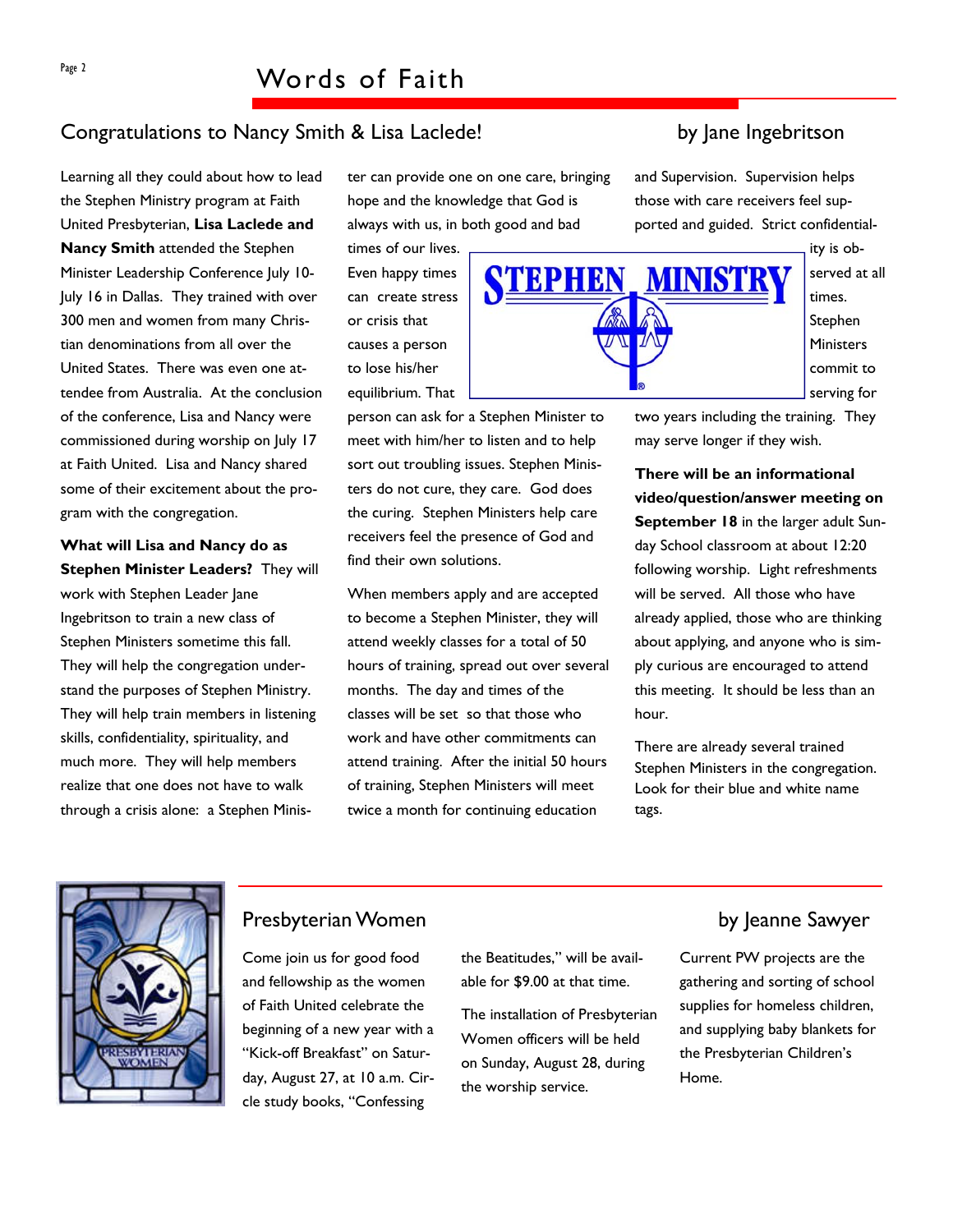#### Faith United Presbyterian Church serving the Community

#### **North Dallas Shared Ministries**

It is our month to highlight NDSM again. Please consider a donation of time, food or money to this worthwhile organization that serves those less fortunate who are in temporary need of help. Your donation goes to serving others, not to personnel – there are only 2.5 paid workers and their salaries are covered by grants. This month we will be distributing 2 sets of school uniforms and school supplies to about 2600 children. The clothes closet, emergency aid center (for food, rent, utilities and job counseling), and medical clinic will also be quite busy.

Some of the specific needs in the pantry are: jelly (we have been out for several months) Ramen noodles, canned pinto beans, pancake syrup, crackers, and baby cereal, juice and fruit.

The May fund-raiser was a big success netting almost \$23,000. Thanks to all who donated items to the silent auction and attended.

Faith United should be proud to be a part of this organization. It is impressive what a group of volunteers can do! Come take a tour, either Lorna Acker or I will be glad to show you around.

Lois Duell 972/241-4669



North Dallas Shared Ministries

Health - Education  $Life -$ 

#### **Short-term volunteer opportunity**

North Dallas Shared Ministries is looking for volunteers to distribute school uniforms during the week of August 15 -19. Shifts are from  $9 - 12$  and  $12 - 3$ . If you are available and willing to fill a shift on even one day, call Sherrie (accent on last syllable) Boyd at 214/358- 8767. Last year, approximately 2600 students received 2 sets of uniforms.

#### Movie Night—August 27

The Session has set August  $27<sup>th</sup>$  as the date of Faith Presbyterian's first Movie Night. We'd love to make this an exciting evening for all friends and families of the church, but will need your help to make it a successful event. The vision is for the evening to include premovie entertainment as dusk turns to darkness, some activities geared to young children (possibly a bouncehouse?), some refreshments, testimony of how God's presence has provided a

positive influence in lives and a fun time watching a movie on the lawn. Showtime

will likely be about 8:30 PM (depending on when it gets dark!)

There are several areas which need participation and leadership. If you can coordinate or assist with pre-event publicity, donations of refreshments



know what you are willing to do to help us build a bridge to the community.

If you can't assist, please let us know that you plan to attend & bring friends!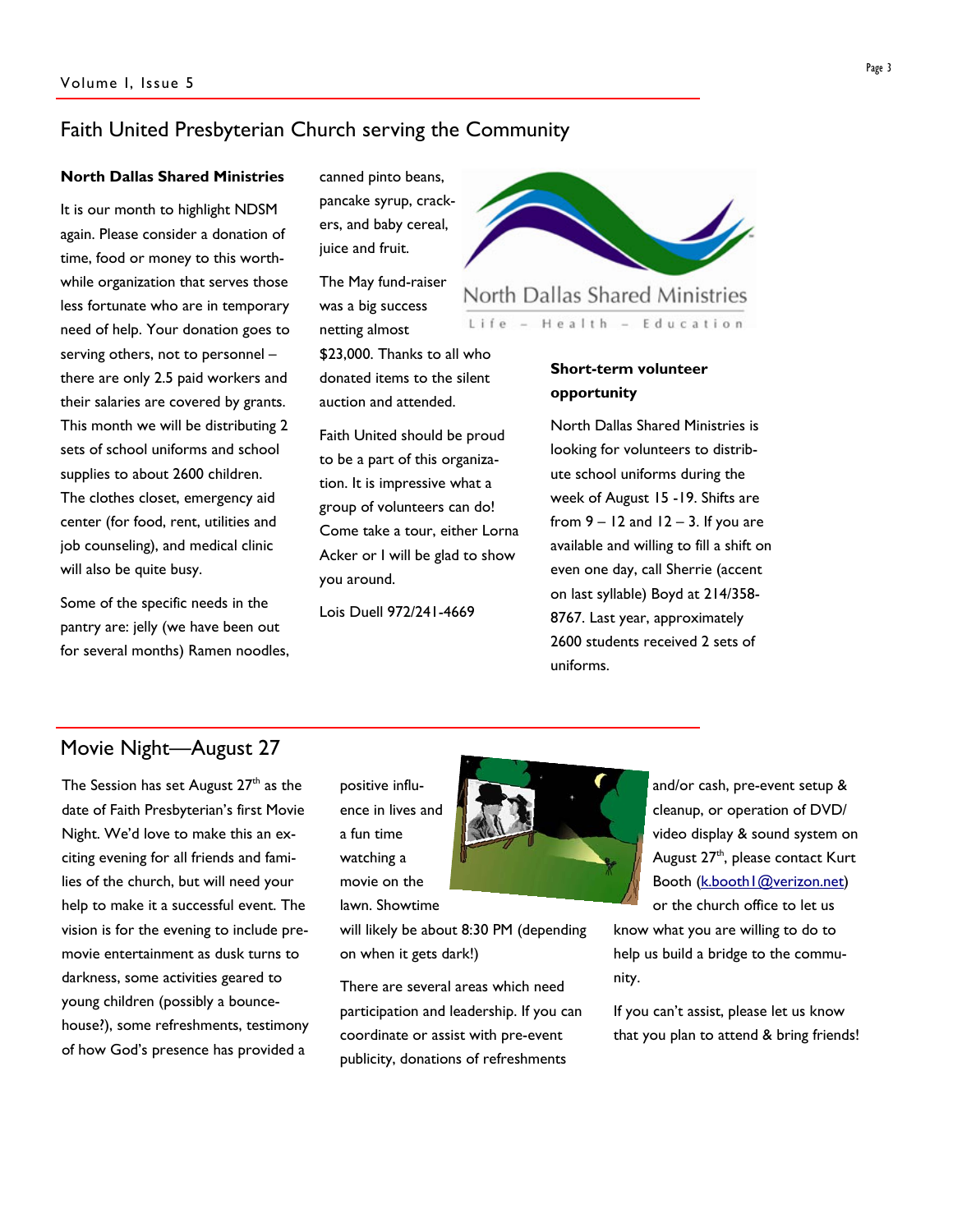Currently the Faith United accounting and finance function is in transition from the systems used by the former congregations – to date we have or are in the process of:

- Opened a new bank account for the new church and started to receive contributions in the name of "Faith United."
- Combined the pledge rolls from Covenant and Ridgeview into one consolidated pledge roll (Note: For 2011 only, you will receive

#### Adult Sunday School classes begin August 7 at 9:30

#### **Eclipsing Empire**

led by Rich Lewis

A new adult Sunday School will begin at 9:30 a.m. on Sunday, August 7. The title of the 12-week series is "Eclipsing Empire". This is a DVD

based study of how Christianity "eclipsed" the Roman empire. Have you ever wondered how the early church was able to spread even though it taught a religion opposed to that of the empire?

In the video portion of the class New Testament scholars Marcus Borg and John Dominic Crossan travel through modern day Turkey as they trace the Apostle Paul's footsteps through the Roman Empire. They provide fresh insights into Paul's message of the Kingdom of God, its challenge to Roman imperial theology, and the apostle's radical relevance for today. The photography is beautiful and the message is insightful. We will see how Paul challenged the the-



two pledge statements; one for either Covenant or Ridgeview and the other from Faith United. This is necessary as Faith United is a new church, with new tax ID numbers and identity.) We hope to have interim statements to you as soon as possible.

Both churches used different software – we have now selected one software (Church Windows) and are converting the old church records onto the new system.

'SING FMPIRF

ology of the Romans and replaced it with "The Way" of Jesus and the Kingdom of God. We might get ideas about how Faith United can

Each session will include a 20 minute video. The rest of the time will be devoted to discussion. We will meet in the room across from the fellowship hall.

Heaven is for

#### **Heaven is for Real**  led by Dennis Simpson

Discussion of the Number 1 New York Times Bestseller Book: *Heaven is For Real* by Todd

Burpo will meet in the "old Jr. High Room" . Go left when you enter the church, past the fellowship hall, then another left. The room has comfortable seating and is sometimes called the parlor.

### Finance Committee Report Co-Chairs, Charlie Cole & Fiona Coughenour

- In the process of converting the payroll system and getting payroll records combined.
- Working on preparing combined financial statements going forward.

Some of these tasks are time consuming to complete – we ask for your patience during the next month or so as we continue to "iron out the kinks!"



*Heaven is for Real* is a true story of the four-year old son of a pastor in a small town in Nebraska. During emergency surgery he slips from consciousness and enters heaven. He survives and begins talking about being able to look down and see the doctor operating and his dad praying in the waiting room. The family didn't know what to believe but soon the evidence was clear. Comments about the book range

> from it's true, it's a Christian hoax, it's a political ploy to there's no such thing as heaven.

This class will discuss the theological, social and political ramifications of this book. You can purchase it online at Ama-

zon.com, or purchase locally at Wal-Mart, and other department and book stores for under \$10. It is a very exciting, stimulating and mostly a feel-good book. If you don't have enough time to read, that's OK, come anyway and join in on the discussion.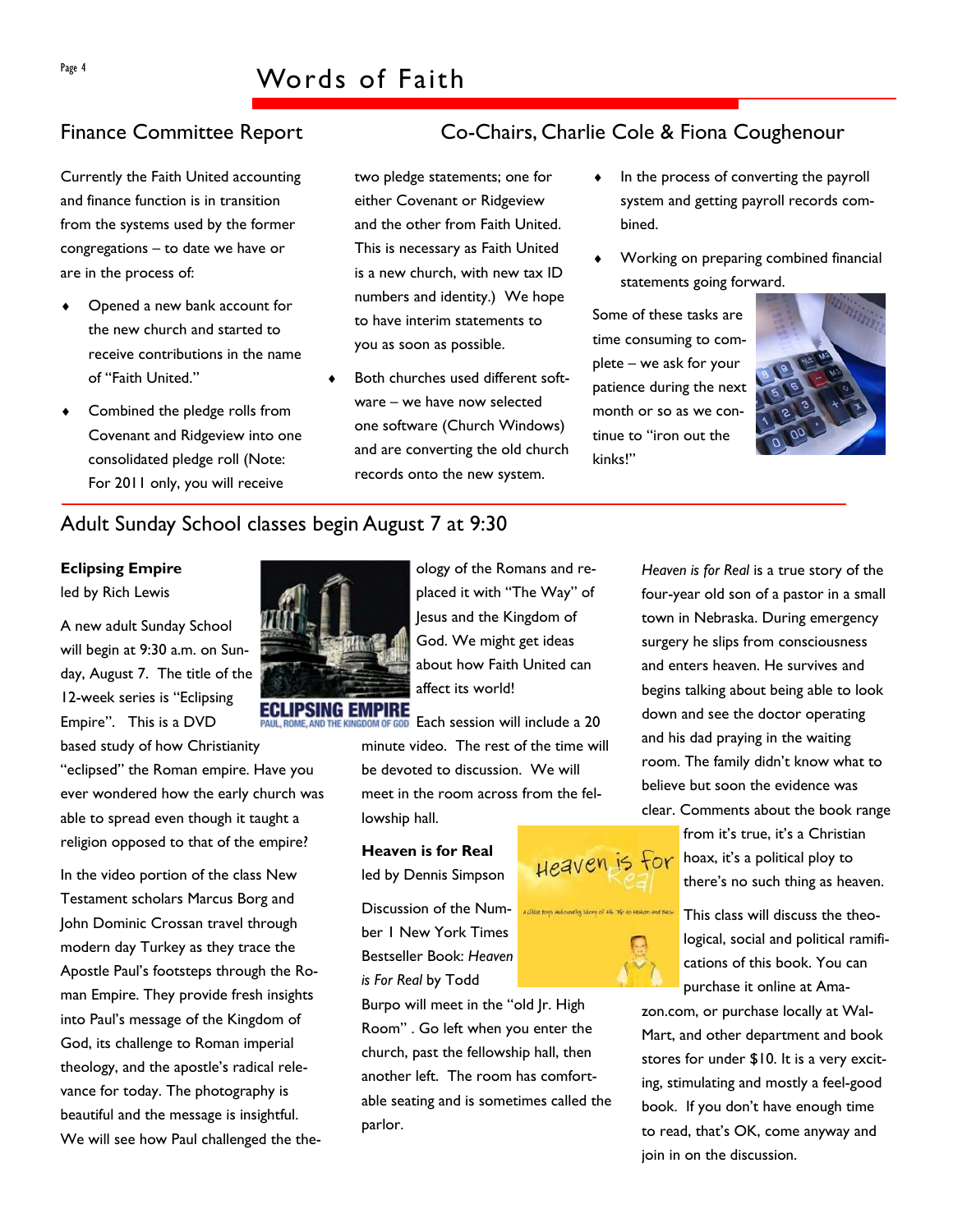#### New website & email addresses!



**www.FaithUnited-pc.com** 

Dennis Simpson has been hard at work building our new website! We now have pictures, calendar of events, the church address and contact information with more to come.

There will be a section that lists our various outreach and community activi-

Any newsletter or publication is quite the process! These publications whether, church bulletin, newsletter, or special program are key in communication. I have certainly come to appreciate all those newsletter & bulletin editors who came before me. My hat is off to you, Arleta Stone, Angela Bakowski, Roc & Clarice

ties. Dennis has received some writeups for these groups and welcomes updated and current information.

The calendar section will be very helpful when completed. There are many advantages of an on-line calendar. It can be kept up-to-date to include last minute events or changes to events or meeting times.

We will upload the monthly newsletters so that members can view the full color version and print anytime from the privacy of their home or office PC.

Mitchell, Scarlett Silva to name a few. Apologies for any omis-

You will notice that this issue of "Words of Faith" has a new look. It is filled with useful information that is so important to the life of Faith United Presbyterian Church. It is also quite colorful with it's makeover. It will be uploaded to the

**All we need is you!** We would like to establish a small website committee. Dennis is graciously doing our initial set up but we envision a small committee updating the content eventually, so that Dennis can serve as technical consultant when a new section is needed, like a pastor's comments area, audio/video of worship services, printed sermons, etc. Contact the church office if you would like to lend your talents in this area. Email addresses for Terry and Brenda are: Terry@FaithUnited-pc.com and Brenda@FaithUnited-pc.com.

#### From the editor **by Brenda Swindle**

new website, www.FaithUnited -pc.com for easy reference, viewing and printing from your home or office computer.

The next issue will be September 1. The deadline for articles will be August 22. Please do not hesitate to contact the church office if you or your group has information to share.

*Next newsletter is September 1. Deadline for articles, August 22. Contact church office or Brenda Swindle via email to submit articles.* 



#### Session & Such

sions.

The Session has been hard at work. Decisions & business have been handled on behalf of the congregation of Faith United Presbyterian Church. We thank each session member for their commitment and contribution of their time and talents to the glory of God and to FUPC.

Several motions have been approved in recent months.

- To allow a movie night for the community on August 27 at approximately 8 pm. (see page 3 for details)
- To conduct a "Trunk or Treat" event in the church parking lot on

Sunday, October 30 from 5:00— 6:30 pm. Volunteers will be needed from 6:00—8:00 pm. The costume decoration will occur at 6:15. (stay tuned for announcements with further details as this event nears)

The next stated session meeting will be Sunday, September 11 after worship.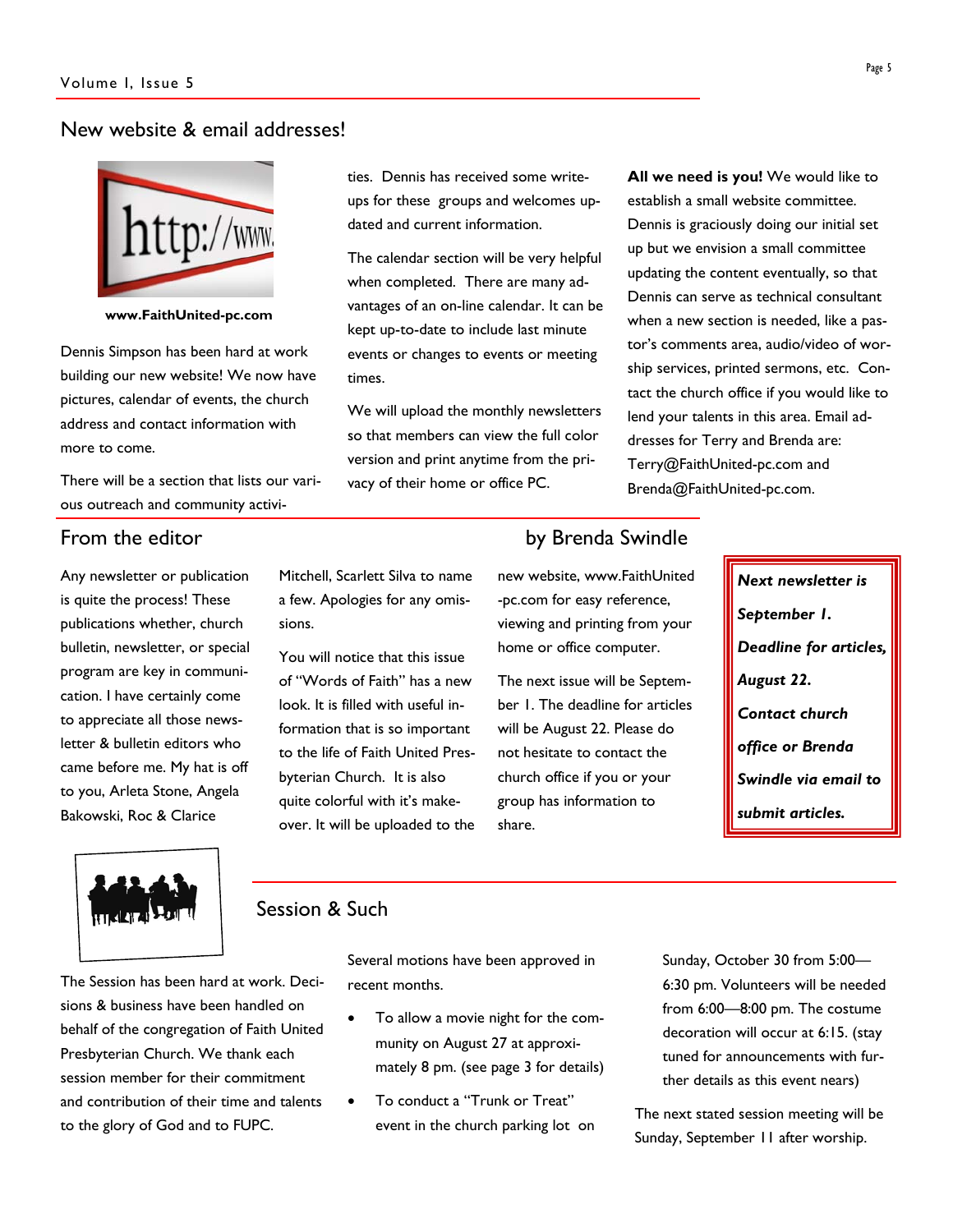### Page 6 Words of Faith

**August 17 ※ Mike Mosher** 

**August 18** 

**August 21** 

**August 26** 

**August 27** 

※ Kathryn Heffler

※ Jennifer Tiemann

Kathy Newton

Gail Crumpler

Kathy Heffler's friends, Courtney & Cindy

law, Vicki Jones

**In the Hospital/Rehab:**  Mary Steinmetz

Rowden

father **Service Personnel:** 

Margaret Jones' daughter in-

Susie Wing's nephew, Adam

Warren McLellan, Terry's

### Happy Birthday!

#### **August 6**

**※ Terrie Russell** 

**August 7** 

- ※ Judy Saunders
- **August 10**
- Chris Pentecost Walker

#### **August 11**

- **※ Hugh McWhorter**
- ※ Renee Wensley

#### **August 15**

※ Helen Bowling

#### Prayer Concerns

#### **Prayers for:**

- Marvin John
- Melanie Spoon
- Jan Bolton
- Ann Bogle
- Martha Watson
- Oda McMeans
- ♥ Ashton Matthew (CSI)
- ♥ Charles Elliott
- Dallas Meek
- Kira Schildwachter
- Terry Russel's infant cousin, Charley Furr



#### Notes & Reminders

SGT Kevin B. Cuiksa **CPT Brian Gaddis** 

It is difficult to put into words how appreciative I am to Faith United Presbyterian Church. You have welcomed me to the staff with open arms, love, gifts and grace...not to mention the wonderful "Breakfast with Brenda!"

It is always difficult to move into a new phase of one's life whether it involve job, community of faith, family or friends. I thank each and

- **LT Ben Garoutte**
- **SGT Brandon Griffith**
- ♥ SPC Chad Manis
- ♥ 1st LT Joshua Montero
- **LT COL Thomas Pentecost**
- **SFC Adam Reno**
- Ronnie Rogers
- ♥ USAF 1st LT Andre Silva
- ♥ LCPL James C. Spencer
- ♥ CW02 Christopher M. West
- SPC David Wheat
- LCPL Kristopher S. Wingrove

#### **At Home:**

- ♥ Phil & Marilyn Beaubien
- Harvey & Marian Garoutte
- ♥ Don Speigel
- ♥ David & Betty Daly
- **Betty Donoho**
- Ken Quevreaux
- ♥ Hugh McWhorter

**The congregation of FUPC as they discern & discover their future history.** 

everyone of you for helping make this transition easier for me.

I look forward to getting to know each of you and to many years serving the staff and congregation of FUPC. Come by or call the office anytime. I will be in the office Monday—Friday, 9 am— 4:30 pm.

> Grace & Peace of Christ, *Brenda Swindle*

#### **Austin Street Meal— September 5**

The September meal day will fall on the Labor Day holiday. Please plan ahead for your food donation if you will be out of town. We have an additional refrigerator now, down the hall from the Fellowship Hall kitchen for cold food storage. Thank you for your faithfulness to the homeless.

#### **August 28**  Pat Whitaker Jewel McClellan **August 29**  Jeanne Haben **August 30**  Grethel Creech

- Nancy Smith
- Elizabeth Hendricks

#### **August 31**

Dana Morton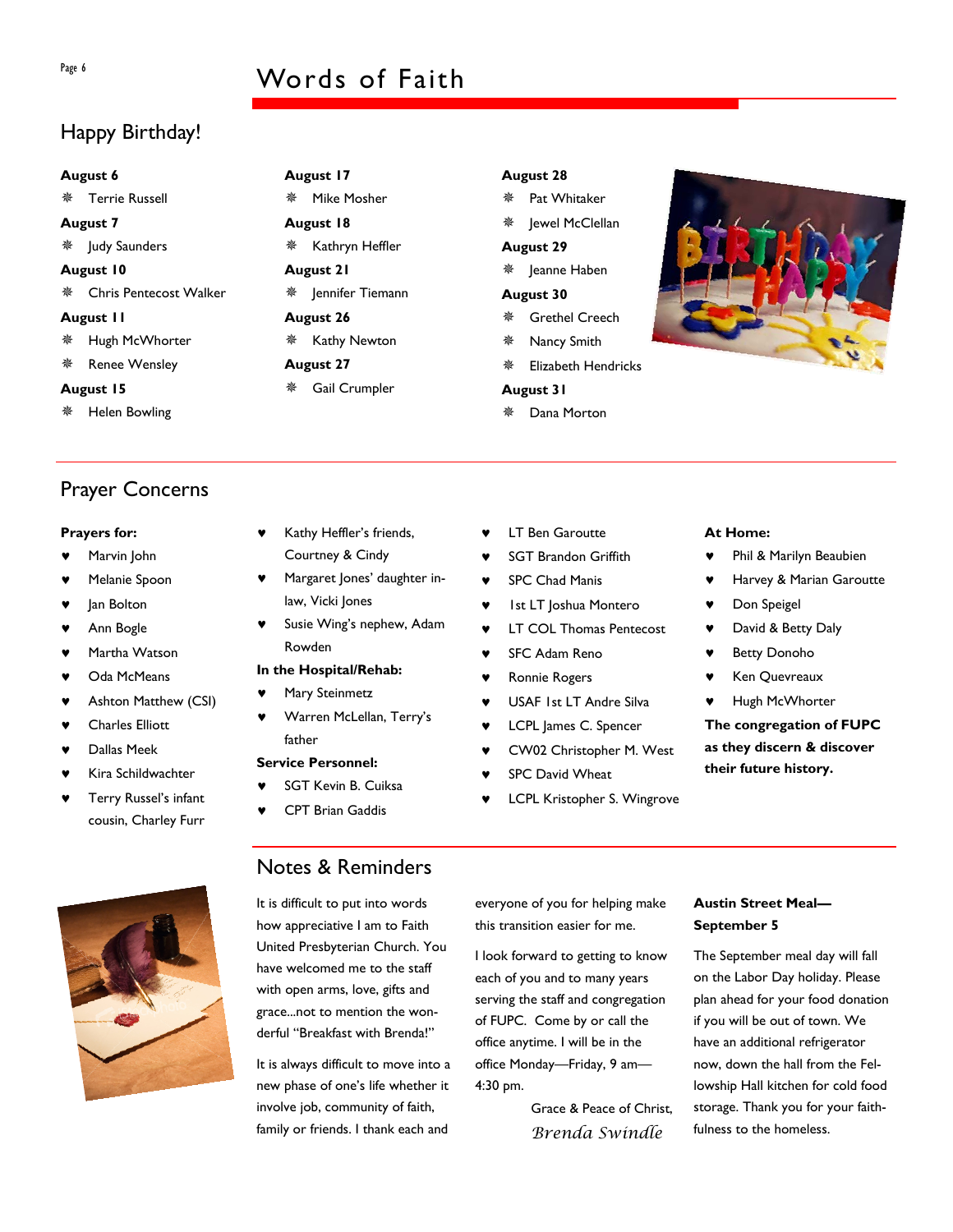## August 2011

| <b>Sun</b>                                                                                                                                                                                    | Mon                                                  | <b>Tue</b>                                                                                                             | Wed                   | Thu                                                                                                                                                                                                                                  | Fri | <b>Sat</b>                                                                                                                     |
|-----------------------------------------------------------------------------------------------------------------------------------------------------------------------------------------------|------------------------------------------------------|------------------------------------------------------------------------------------------------------------------------|-----------------------|--------------------------------------------------------------------------------------------------------------------------------------------------------------------------------------------------------------------------------------|-----|--------------------------------------------------------------------------------------------------------------------------------|
|                                                                                                                                                                                               | 9:00 Ed's Helpers<br>6:00 Shelter                    | $\overline{2}$<br>4:00 G-21 music practice 7:00 FUPC Choir<br>7:00 GA Choir Room<br>7:00 OA Fellowship Rm<br>7:00 PWCT | 3                     | 4<br>5:00 G-21 Sanctuary<br>6:30 GA Choir Room<br>7:30 ABA Group Rm4                                                                                                                                                                 | 5   | 6<br>9:00 Little Treasures mtg.<br>11:00 GA Junior High Rm<br>11:00 OA Fellowship Rm<br>3:00 CSID Choir Sanctuary              |
| $\overline{7}$<br>9:00 Prayer with Terry<br>9:30 Sunday School<br>11:00 CSID Sunday School<br>11:00 Worship<br>12:30 Called Session Mtg.<br>5:30 FUPC Future History<br>7:00 Ice Cream Social | 8<br>9:00 Ed's Helpers                               | 9<br>4:00 G-21 music practice<br>7:00 GA Choir Room<br>7:00 OA Fellowship Rm                                           | 10<br>7:00 FUPC Choir | $\mathbf{H}$<br>5:00 G-21 Sanctuary<br>6:30 GA Choir Room<br>7:30 ABA Group Rm4                                                                                                                                                      | 12  | 3<br>11:00 GA Junior High Rm<br>11:00 OA Fellowship Rm<br>3:00 CSID Choir<br>Pastor Terry on Vacation                          |
| $\overline{14}$<br>9:00 Prayer with Terry<br>9:30 Sunday School<br>11:00 CSID Sunday School<br>11:00 Worship<br>Pastor Terry on Vacation                                                      | 15<br>9:00 Ed's Helpers                              | 16<br>4:00 G-21 music practice 7:00 FUPC Choir<br>7:00 GA Choir Room<br>7:00 OA Fellowship Rm                          | 17                    | 8<br>5:00 G-21 Sanctuary<br>6:30 GA Choir Room<br>7:30 ABA Group Rm4                                                                                                                                                                 | 9   | 20<br>9:00 Quarterly work day<br>11:00 GA Junior High Rm<br>11:00 OA Fellowship Rm<br>3:00 CSID Choir Sanctuary                |
|                                                                                                                                                                                               | CSID Vacation Bible School, 6-8:30 pm, Monday-Friday |                                                                                                                        |                       |                                                                                                                                                                                                                                      |     | 6:00 CSID Sanctuary<br>8:30 CSID Fellowship Rm                                                                                 |
| 21<br>9:00 Prayer with Terry<br>9:30 Sunday School<br>11:00 CSID Sunday School<br>11:00 Worship                                                                                               | 22<br>9:00 Ed's Helpers                              | 23<br>4:00 G-21 music practice<br>7:00 GA Choir Room<br>7:00 OA Fellowship Rm                                          | 24<br>7:00 FUPC Choir | 25<br>5:00 G-21 Sanctuary<br>6:30 GA Choir Room<br>7:30 ABA Group Rm4                                                                                                                                                                | 26  | 27<br>10:00 PW Breakfast<br>11:00 GA Junior High Rm<br>11:00 OA Fellowship Rm<br>3:00 CSID Choir Sanctuary<br>8:00 Movie Night |
| Pastor Terry on Vacation                                                                                                                                                                      |                                                      |                                                                                                                        |                       |                                                                                                                                                                                                                                      |     |                                                                                                                                |
| 28<br>9:00 Prayer with Terry<br>9:30 Sunday School<br>11:00 CSID Sunday School<br>11:00 Worship                                                                                               | 29<br>9:00 Ed's Helpers                              | 30<br>4:00 G-21 music practice<br>7:00 GA Choir Room<br>7:00 OA Fellowship Rm                                          | 31<br>7:00 FUPC Choir | Calendar Legend<br>G-21 = Community Youth Group<br>GA = Gamblers Anonymous<br>ABA = Anorexic & Bulimics Anonymous<br>OA = Overeaters Anonymous<br>PWCT = Presbyterian Women Coordinating Team<br>CSID = Church of South India Dallas |     |                                                                                                                                |

### Our building stays busy!

Many groups call 12717 Marsh Lane home. It is exciting to see the bustle on Sunday mornings. You will notice by the calendar legend the names of groups that meet on a weekly and monthly basis in the church building.

We hope to identify the various meeting and class rooms soon to help in navigating your way to a class or meeting. Your patience is appreciated in the interim time. If you don't know where to be for a meeting or class, just ask someone.

You may make a new friend in the process.

Please contact the church office should you have a meeting or class that requires a room and it will be put on the calendar to help prevent conflicts.